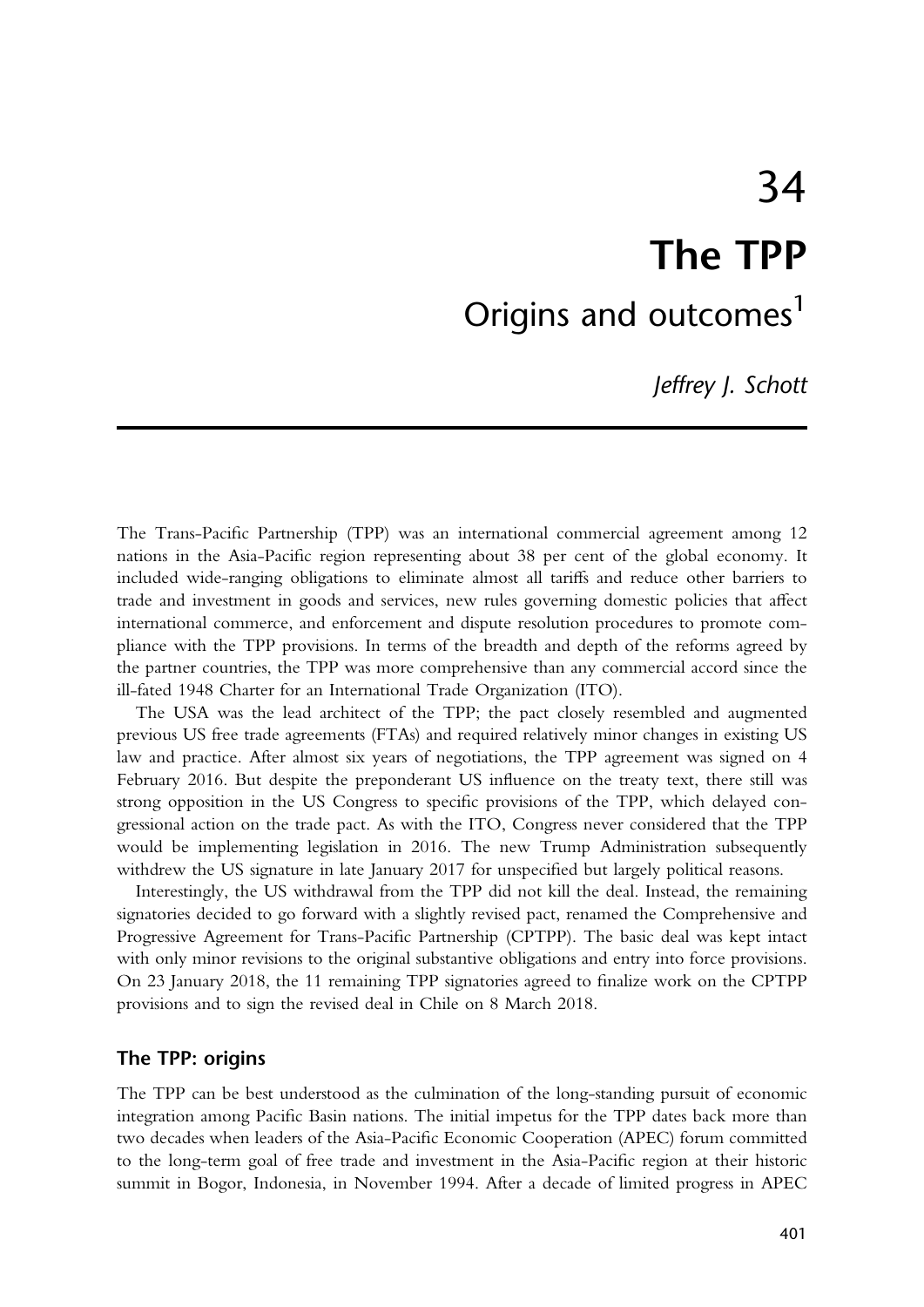<span id="page-1-0"></span>and other forums, four small countries (Singapore, Chile, Brunei and New Zealand), known as the P4, reinvigorated efforts by developing a new free trade pact – the Trans-Pacific Strategic Economic Partnership – that entered into force in 2006.

But the P4 had bigger goals. True to the strategic vision of Singapore's founding father, Lee Kwan Yew, the P4 wanted their pact to be the core of a broader regional initiative that included the USA. The P4 recognized that sustained US engagement was needed in the Asia-Pacific region to support economic development and deter the type of military adventurism that caused so much devastation in East and South-East Asia in the past century.<sup>[2](#page-10-0)</sup> Accordingly, the deal had to be expanded to include the USA and accommodate its priority interests and concerns in the region.

In late September 2008, on the outskirts of the United Nations meetings in New York, the USA, Australia, Peru and Viet Nam agreed to join with the P4 to build on that pact and establish a more comprehensive deal called the TPP.<sup>[3](#page-10-0)</sup> But late 2008 was not a propitious time to start new trade talks. The world economy was suffering from a major financial meltdown. Following the US election in November, the new Obama Administration focused first and foremost on domestic policies to reverse the sharp recession caused by the deepening crisis in world financial markets. Trade talks were shelved indefinitely.

Once the US economy had stabilized in the second half of 2009, US officials began to refocus, for both strategic and economic reasons, on the Asia-Pacific region. During his first official trip to Asia in December 2009 President Obama pledged that the USA would participate in new TPP negotiations. At the time, with low capacity utilization in US industry and high US unemployment, the TPP offered the prospect of increased US exports to the region producing the world's most dynamic growth. The TPP fit well into an emerging US trade policy response to the global financial crisis, the 'National Export Initiative', that Lawrence Summers (then Obama's chief economic adviser as head of the National Economic Council), and Michael Froman (then Summers' deputy and subsequently US Trade Representative), cogently argued could contribute to the US economic recovery.

The eight countries launched the TPP talks in Australia in March 2010.<sup>[4](#page-10-0)</sup> Their vision was to craft a high-quality, 21st-century trade pact among a small group of like-minded countries that over time could attract participation by a larger number of Asia-Pacific nations. In the event, enlargement occurred even before the initial deal was struck. Unlike other trade negotiations, TPP membership changed and expanded over the course of the negotiations: Malaysia joined the talks during the third round of TPP negotiations in October 2010, Canada and Mexico began participating in late 2012, and Japan started negotiating in July 2013. After the US Congress passed legislation renewing trade promotion authority (according to expedited procedures for the passage of implementing legislation for US trade pacts) in mid-2015, US officials could proceed to finalize and accept the Asia-Pacific pact. The TPP negotiations concluded in October 2015 and the pact was signed by the 12 participating countries on 4 February 2016.

#### The TPP: like-minded but diverse participants

The TPP negotiations brought together countries with like-minded interests in building a comprehensive Asia-Pacific FTA. But the like-minded countries were not alike in terms of the size of their countries and economies and the level of their economic development. Finding common ground among countries as diverse as the TPP participants was a notable achievement.

Table 34.1 provides a snapshot of the key economic indicators of the countries that initially signed the TPP accord. Their diverse levels of development challenged the TPP negotiators in constructing a high-quality agreement that all countries could faithfully implement and enforce.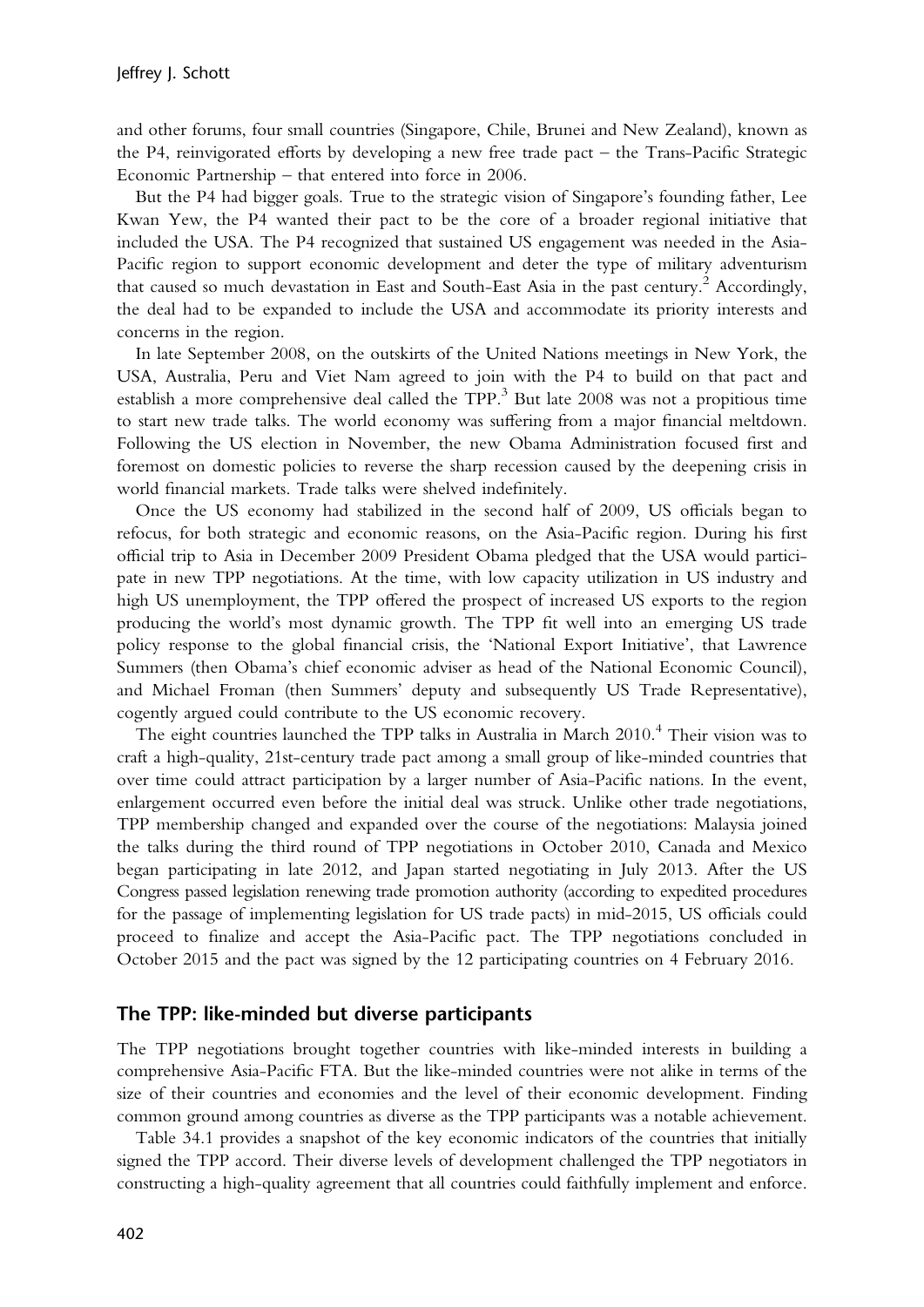| Country     | GDP (billions<br>of US $\mathcal{S})^d$ | Total population<br>(millions) | Human Development<br>$Index^b$ | <b>RCEP</b><br>member |
|-------------|-----------------------------------------|--------------------------------|--------------------------------|-----------------------|
| Australia   | 1,204.6                                 | 24.1                           | 0.939                          | Yes                   |
| Brunei      | 11.4                                    | 0.4                            | 0.865                          | Yes                   |
| Canada      | 1,529.8                                 | 36.3                           | 0.920                          | $\rm No$              |
| Chile       | 247.0                                   | 17.9                           | 0.847                          | No                    |
| Japan       | 4,939.4                                 | 127.0                          | 0.903                          | Yes                   |
| Malaysia    | 296.4                                   | 31.2                           | 0.789                          | Yes                   |
| Mexico      | 1,046.0                                 | 127.5                          | 0.762                          | N <sub>o</sub>        |
| New Zealand | 185.0                                   | 4.7                            | 0.915                          | Yes                   |
| Peru        | 192.1                                   | 31.8                           | 0.740                          | N <sub>o</sub>        |
| Singapore   | 297.0                                   | 5.6                            | 0.925                          | Yes                   |
| <b>USA</b>  | 18,569.1                                | 323.1                          | 0.920                          | N <sub>o</sub>        |
| Viet Nam    | 202.6                                   | 92.7                           | 0.683                          | Yes                   |
| Total       | 28,720.3                                | 822.4                          |                                |                       |

<span id="page-2-0"></span>Table 34.1 Indicators of diversity, TPP-12, 2016

Sources: World Bank, available at https://data.worldbank.org/, and Human Development Report 2016, available at http://hdr.undp.org/sites/default/files/2016\_human\_development\_report.pdf (accessed on 18 December 2017).

Notes: a measured in current US dollars; b the United Nations Human Development Index (HDI) is a summary measure of achievements in key dimensions of human development: a long and healthy life, access to knowledge, and a decent standard of living. The HDI is the geometric mean of normalized indices for each of the three dimensions. Data is for 2015.

The TPP-12 include large economies like the USA (US \$18.6 trillion) and Japan (\$4.9 trillion) but seven of the 12 have gross domestic products (GDPs) under \$300 billion; three TPP members have populations of more than 100 million; and three have less than six million inhabitants. Most TPP participants are high-income or upper-middle-income countries.<sup>[5](#page-10-0)</sup> In stark contrast, Viet Nam is the only lower-middle-income country; its Human Development Index (HDI), which measures relative levels of income and development, is significantly lower than that of the other developing country participants such as Malaysia, Mexico and Peru. These factors raise concerns about Viet Nam's ability to undertake and enforce domestic reforms required by TPP obligations, particularly disciplines on state-owned enterprises (SOEs), as well as rule-making obligations in sensitive areas such as labour, environment and the protection of intellectual property rights (IPRs).

Despite the wide diversity in size and level of development of the TPP countries, the pact requires signatories to accept common obligations with only limited exceptions for certain 'non-conforming measures' to be excluded from TPP disciplines in each detailed national schedule. But the pact recognizes that poorer countries face difficult challenges in implementing and enforcing TPP obligations, so the TPP sets out asymmetric implementation schedules that enable poorer countries to adopt TPP-mandated reforms during an extended but fixed transition period.

Unlike traditional trade pacts of the early post-war era, the TPP does not exempt poorer countries from most obligations through provisions on special and differential treatment for less developed countries (LDCs). The reason is straightforward: the more LDCs get a 'free pass' from undertaking critical domestic economic reforms, the harder it will be for them to compete for foreign investment. LDC negotiators argue that they need policy space or flexibility to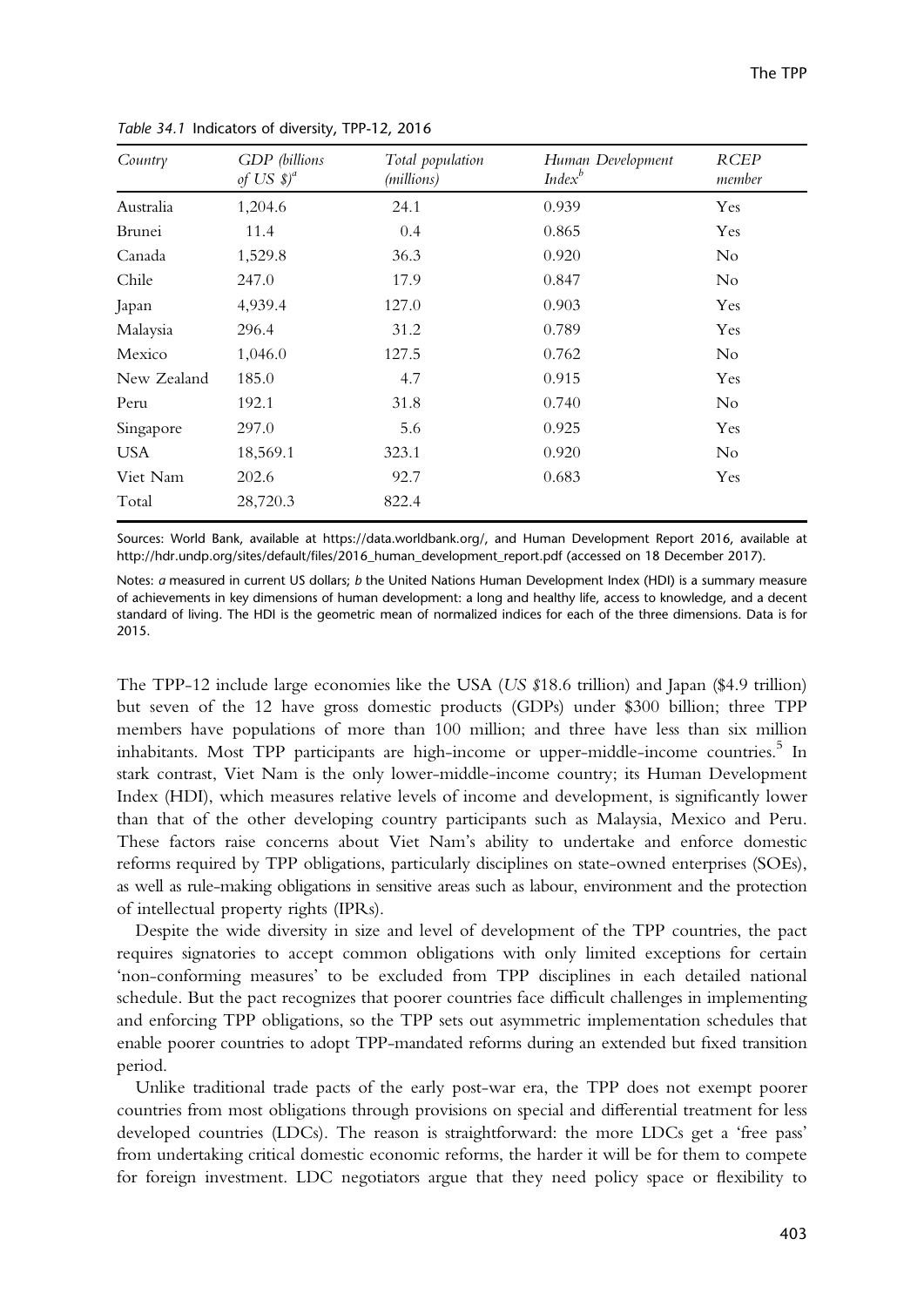<span id="page-3-0"></span>manage adjustment in their economies, especially in the face of staunch competition from the People's Republic of China in labour-intensive manufactures; however, history is replete with examples where special and differential treatment has abetted corruption and effectively impeded development prospects.

Although the TPP countries shared the same objectives of crafting a 21st-century trade pact, each approached the negotiations with different perspectives and priorities on product and sector specific liberalization, and on the desired scope of new rule-making obligations. Each country had 'no go' areas where attempts to change long-standing policies and practices, many of which discriminate against outsiders, would complicate or derail political support for the overall agreement. Such political economy considerations almost always drive negotiators to seek special treatment for their most politically sensitive products via long phase-outs for existing restrictions, partial liberalization, or even outright exemption from reform commitments. Almost all trade pacts contain exceptions in various forms. General Agreement on Tariffs and Trade (GATT) Article XXIV requires that customs unions and regional trade agreements cover 'substantially all' trade but most trade pacts are replete with exceptions in various forms. Compared to other FTAs, however, the TPP is the most consistent with the spirit and the letter of the legal obligations of GATT Article XXIV.

# The TPP: broad objectives

While each TPP country entered the negotiations with different priorities and political constraints, they shared five broad policy objectives driven by both economic and strategic interests in deepening regional integration. These goals are comparable to those that underpinned the creation of APEC in the late 1980s and inspired the pursuit of deeper trade and investment relations among developed and developing economies in the region that has helped Asia-Pacific countries to modernize and to accelerate the pace of their economic growth.

First, as in any commercial accord, the partner countries sought to strengthen economic growth through policy reforms that would encourage trade and investment and spur innovation and productivity gains in each economy across the region. For some countries, the impetus to implement the necessary structural economic reforms at home was the real prize of the TPP initiative; indeed, Japanese Prime Minister Shinzo Abe justified TPP participation as critical to the successful achievement of structural policy reforms such as labour included in the 'third arrow' of 'Abenomics'. [6](#page-10-0)

In retrospect, the TPP negotiators did a good job in meeting this core objective. According to the widely cited econometric analysis of the final TPP provisions by Petri et  $al$ .<sup>[7](#page-10-0)</sup> TPP reforms would contribute importantly to economic growth, raising the real income of TPP members by almost US \$500 billion or 1.1 per cent of GDP once the deal was fully implemented (see Table 32.2). On average, non-TPP countries would benefit modestly as well because of higher growth in the TPP region and the fact that many TPP-mandated reforms would be implemented in a non-discriminatory manner.

Second, TPP members used the regional negotiations to efficiently upgrade existing bilateral FTAs with other TPP participants. While several FTAs among TPP members cover both goods and services and contain extensive obligations to reform domestic policies and regulations that can distort trade and investment, many of these pacts merely reference existing World Trade Organization (WTO) obligations in these rule-making areas and include only shallow commitments in key areas like investment, services, transparency and the movement of labour. The TPP substantially updated and augmented less comprehensive pacts between pairs of TPP countries, including most importantly the vintage North American Free Trade Agreement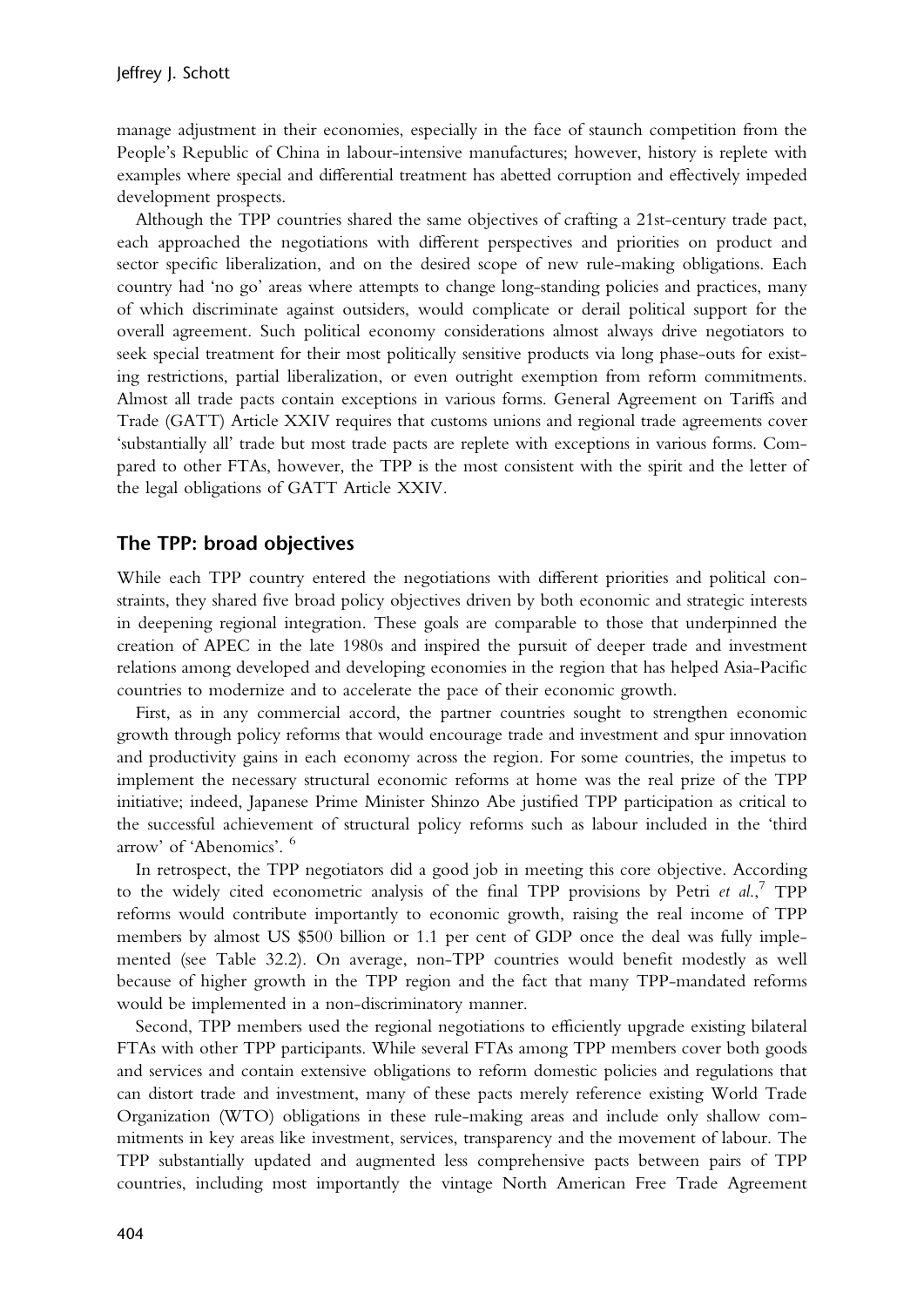|                      | <b>TPP-12</b> |                          | TPP-11        |                          |
|----------------------|---------------|--------------------------|---------------|--------------------------|
|                      | $\frac{0}{0}$ | billions in 2015 dollars | $\frac{0}{0}$ | billions in 2015 dollars |
| World                | 0.4           | 492                      | 0.1           | 147                      |
| $TPP-12$             | 1.1           | 465                      | n.a.          | n.a.                     |
| $TPP-11$             | 2.2           | 334                      | 1.0           | 158                      |
| <b>USA</b>           | 0.5           | 131                      | 0.0           | $-2$                     |
| ROW (non<br>$TPP-12$ | n.a.          | 27                       | n.a.          | $-8$                     |

Table 34.2 TPP-12 vs TPP-11: real income gains

Source: Petri et al.

Notes: n.a. = not applicable/available; ROW = rest of world.

(NAFTA) between the USA, Canada and Mexico, as well as other more recent US FTAs such as the Korea-US or KORUS FTA. In addition, the TPP established new free trade obligations with countries where bilateral talks had not been successful in the past. Cementing US-Japan trade reforms was the most prominent example. Overall, the TPP effectively improved the quality, scope and economic pay-off of the FTAs of the TPP signatories.

Third, the TPP was designed to modernize the trade rulebook. It established new trade rights and disciplines that fill important holes in the WTO rulebook and that update and expand WTO obligations in other areas. Advances in TPP rule-making establish precedents for other regional and multilateral negotiations (covering issues such as the environment, e-commerce and disciplines on SOEs), and help to inform ongoing plurilaterial talks like those on trade in services. Some TPP provisions already have been transplanted into the current negotiations on a Regional Comprehensive Economic Partnership (RCEP).

Fourth, with its open-ended accession clause, TPP members sought to build an agreement that could set out a comprehensive template for broader Asia-Pacific economic integration and create the most viable pathway toward a Free Trade Area of the Asia Pacific (FTAAP) that APEC members have been pursuing for the past decade. Importantly, any country can join the pact, not just APEC members or other nations in the Asia-Pacific region.

Finally, as envisaged by Lee Kwan Yew, the TPP was designed to reinforce foreign policy and national security relations in the Asia-Pacific region. For Asia-Pacific nations that depend on open and secure sea lanes for their commercial prosperity, and those that face the threat of North Korean missiles and adventurism, the TPP was regarded as critically important to ensure strong US economic engagement and ongoing military presence in the region. US withdrawal from the pact in 2017 has had the opposite effect, raising questions about whether the USA can be considered a reliable partner.

#### The TPP: scope and coverage

The TPP is by far the most comprehensive trade accord involving developed and developing countries that has ever been negotiated in terms of scope of coverage and depth of commitments to trade liberalization and policy reform. Together, the 12 TPP countries accounted for almost 40 per cent of global output and one-quarter of world exports. The deal opened new opportunities for increased trade and investment in goods and services, including farm trade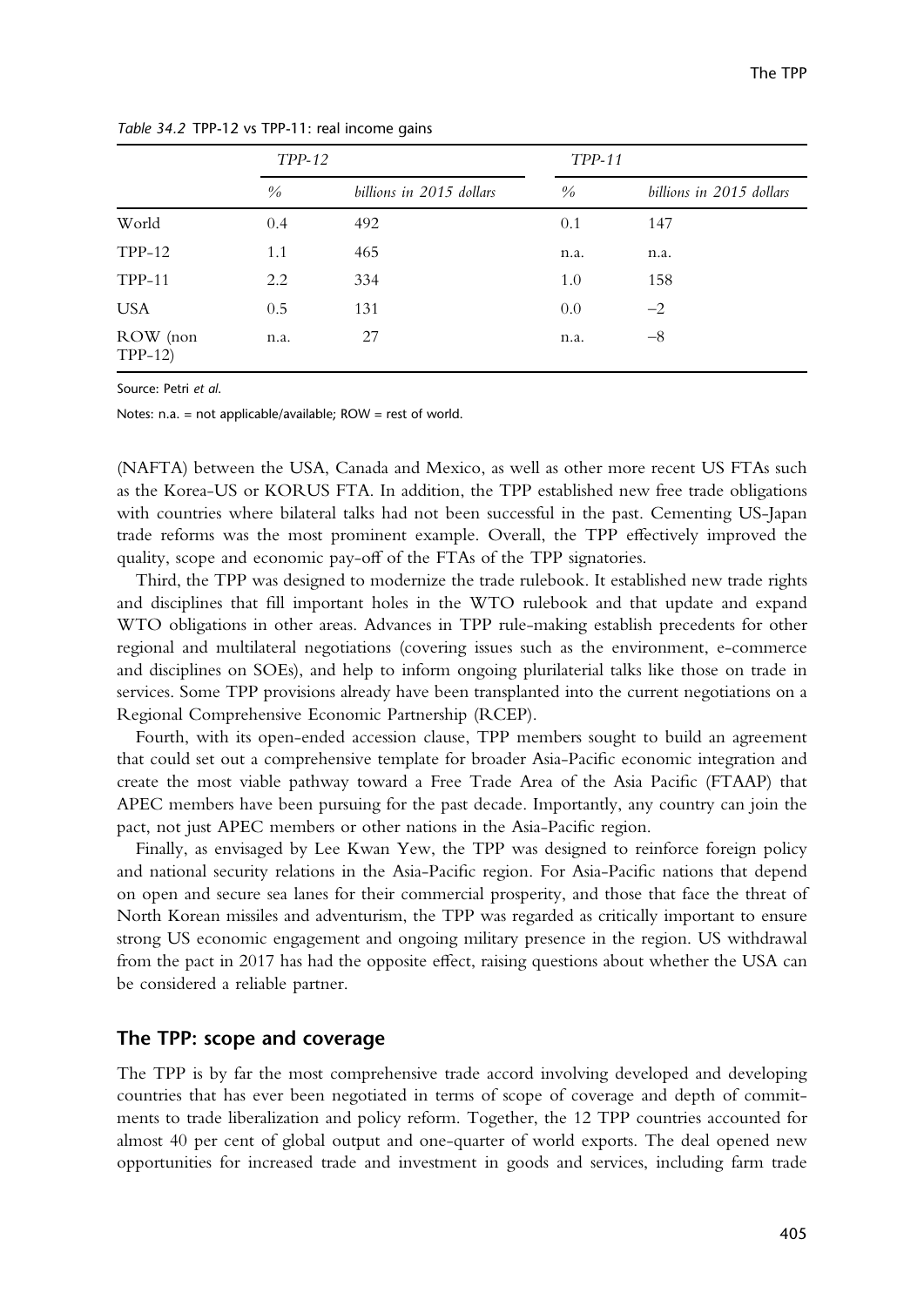<span id="page-5-0"></span>barriers that had long been resistant to reform. It upgraded the bilateral trade deals among individual members, deepened trade reforms at and behind borders, and limited exceptions so common in other FTAs. In so doing, the TPP architects created a cohesive and comprehensive template for trade reform that could be applied in other regional and multilateral negotiations.

The TPP participants committed to crafting a comprehensive agreement that dismantles barriers to trade in goods and services, breaks new ground on issues like labour, the environment, investment, competition policy, and SOEs, and develops a more coherent approach across sectors regarding regulatory policies that affect flows of trade and investment. TPP obligations also encourage good governance by promoting greater transparency of government policies and improvements in the quality of economic institutions in member countries. The goal was to create a trade regime that is 'state of the art' and sets a precedent for future trade negotiations.

As the 'gold standard' in terms of content and coverage, the KORUS FTA offered important precedents for the TPP negotiations. Provisions in the KORUS agreement in areas like IPRs, services and investment, labour, and the environment provided a detailed template for the elaboration of TPP obligations. For example, the KORUS agreement secured high levels of protection for copyright holders and trademarks by extending protection beyond the minimum requirements in the WTO's Agreement on Trade-Related Aspects of Intellectual Property Rights (TRIPS). Similarly, the KORUS FTA included precedent-setting provisions on the environment, including a list of multilateral environmental agreements whose obligations are enforceable under the FTA's general dispute settlement procedures.

Contrary to the Trump Administration critique, the TPP negotiators produced a noteworthy agreement and one that was favourable to US trading interests. The deal largely reflected US standards and practices, and would not have required Congress to legislate significant changes in US laws and regulations. The following summarizes key results of the trade agreement in terms of market access reforms and new rules that augment WTO disciplines.<sup>[8](#page-10-0)</sup>

FTAs traditionally focus on improving market access for goods. In this area, the TPP negotiators had good results but left some distortionary practices on the table. The TPP required the quick elimination of most tariffs with very few exceptions. Most tariffs on autos and clothing were eliminated after a decade. The TPP made limited progress regarding non-discriminatory access to bidding on subnational public contracts but contained the first major opening of bidding on national government procurement by Viet Nam and Malaysia.

Like most FTAs, the TPP contained rules of origin to govern which products would qualify for tariff preferences. Because the pact credits content sourced in any of the member countries, the rules offer more flexibility regarding sourcing components across the Pacific Basin than bilateral or neighbourhood trade deals. Beyond this 'cumulation' effect, origin rules for autos and parts revamp and lower regional content requirements to levels well below comparable levels in NAFTA, a key point of contention in the US debate and one of the few specific issues cited by the Trump Administration in its rejection of the pact. In contrast, the TPP maintained the NAFTA 'yarn forward' rule for textiles and apparel, although it provided time-limited relief from this strict content rule for a specified list of products.

Unlike many agreements among Asian countries, the TPP participants agreed to comprehensive coverage of agriculture. Substantial cuts were made in farm trade barriers, tariffs as well as non-tariff measures such as sanitary and phytosanitary standards. The TPP agreement covered substantially all goods with the more import-sensitive products subject to a protracted liberalization schedule of perhaps ten to 15 years. For a narrow range of products, the TPP allows partial liberalization through expanded tariff rate quotas. With a nod to political reality, policies protecting sensitive farm products like rice, sugar and dairy remained largely in place; US sugar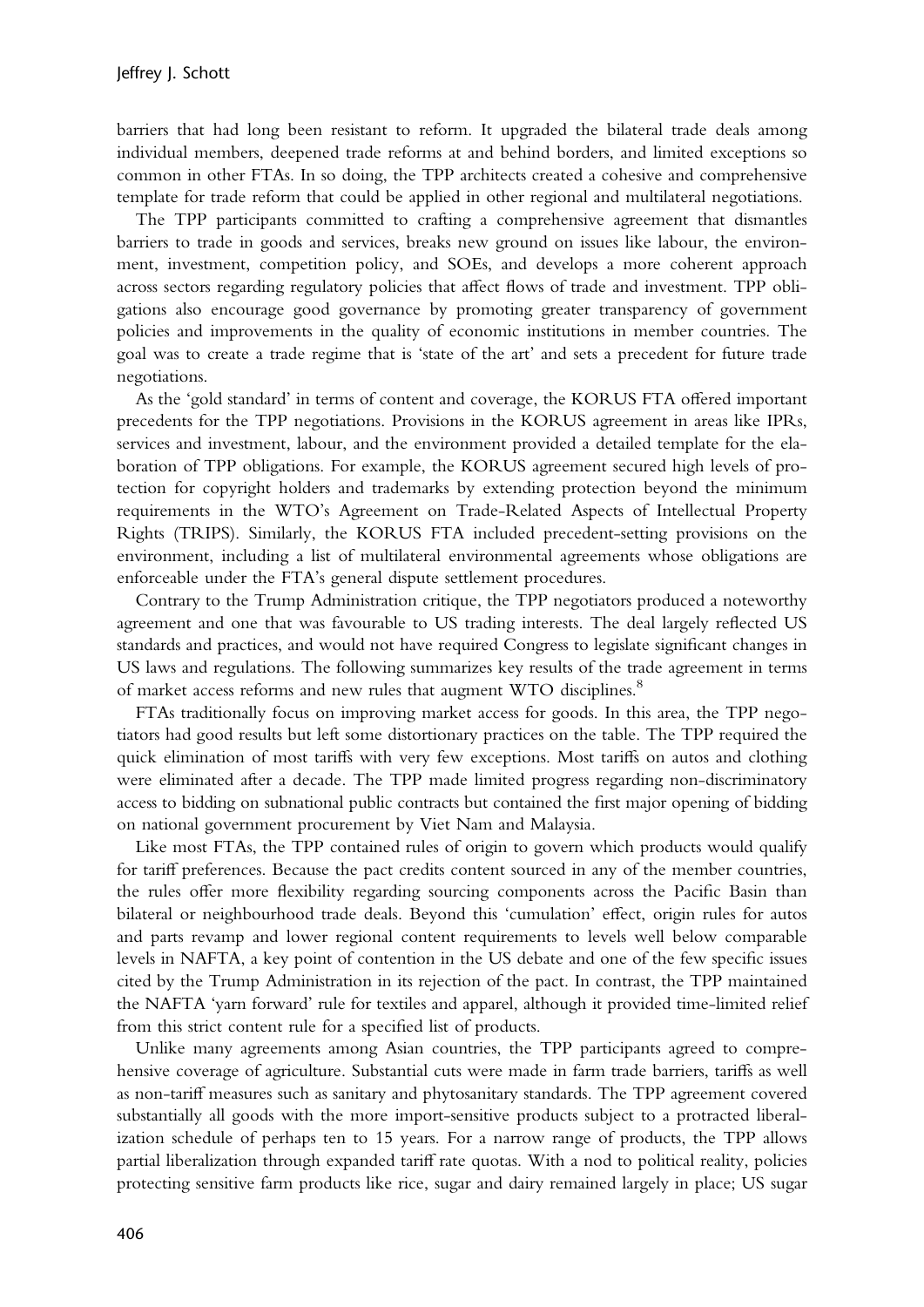and US and Canadian dairy restrictions remained substantially intact. But no farm products were fully exempt from TPP reform, even sensitive Japanese products like rice, in contrast to the treatment of sugar in the US-Australia FTA and rice in the KORUS FTA.

The TPP also contained wide-ranging obligations on investment policy comparable or greater than those embodied in bilateral investment treaties. TPP countries applied a negative list approach to limit exceptions to commitments to accord foreign investors non-discriminatory treatment. The pact also restricted use of local content and other performance requirements and improved investor-state dispute settlement procedures (while reaffirming each country's right to issue regulations in the public interest that affect investor interests).

In services, liberalization commitments were much less demanding than in goods, although service providers will benefit from new TPP disciplines on foreign investment to ensure nondiscriminatory treatment and to provide security and protection to foreign investors. In key infrastructure services like finance, insurance, telecommunications, air express delivery and other transport services, the TPP reforms targeted restrictions on commercial presence and established new disciplines on foreign investment to ensure non-discriminatory treatment, security, and greater transparency (for example, by removing or reducing limitations on foreign ownership and giving foreign individuals and firms the right to provide cross-border services without the requirement to establish a commercial presence). In financial services, for example, the pact provided greater access for portfolio management and payment/clearing services as well as partial constraints on state-run postal insurance systems.

The TPP did more than grant preferential access to member countries. New rule-making obligations constrain the use of industrial policy measures that discriminate against foreign suppliers and investors, including via government procurement preferences. Disciplines on subsidies and other preferential policies favouring SOEs go to some lengths to achieve competitive neutrality among public and private enterprises in the domestic market.

The new TPP rulebook included disciplines on issues like SOEs, competition policy, the environment and labour that incorporate and build on existing WTO commitments and FTA obligations. In brief, the TPP supplemented existing rules by extending obligations to areas not yet subject to WTO disciplines, augmenting current FTA commitments, and including development provisions to assist in enhancing human capital, technology transfer, capacity building and assistance for small and medium-sized enterprises. For example, the prevalence of significant SOEs in the economies of several TPP participants led negotiators to focus on crafting new rules in order to 'level the playing field' between private firms and SOEs, including new disciplines on the provision of public funds. The objective was not forced privatization but rather ensuring competitive neutrality between public and private firms in access to finance, factors of production, and distribution of goods and services in the marketplace.

The TPP also contained important, albeit controversial, provisions on IPRs. Perhaps most contentious were the new rules governing patents for pharmaceutical products, particularly the term for data exclusivity for certain biological products. Other TPP obligations covered patent linkages and patent term extension, and copyright protections, beyond those included in the WTO TRIPs accord. The agreement also strengthened enforcement of trade secrets, penalties for copyright infringement, including online and media products, and required criminal procedures and penalties for theft, including cyber theft.

The TPP also contained the most substantive chapter on trade-related environmental issues of any trade agreement. Among its key provisions, the environment chapter banned fish subsidies that were damaging, including those provided to illegal, unreported and unregulated fishing vessels; strengthened the enforcement of multilateral environmental agreements to which a country already is a party; promoted conservation programmes for specific marine species,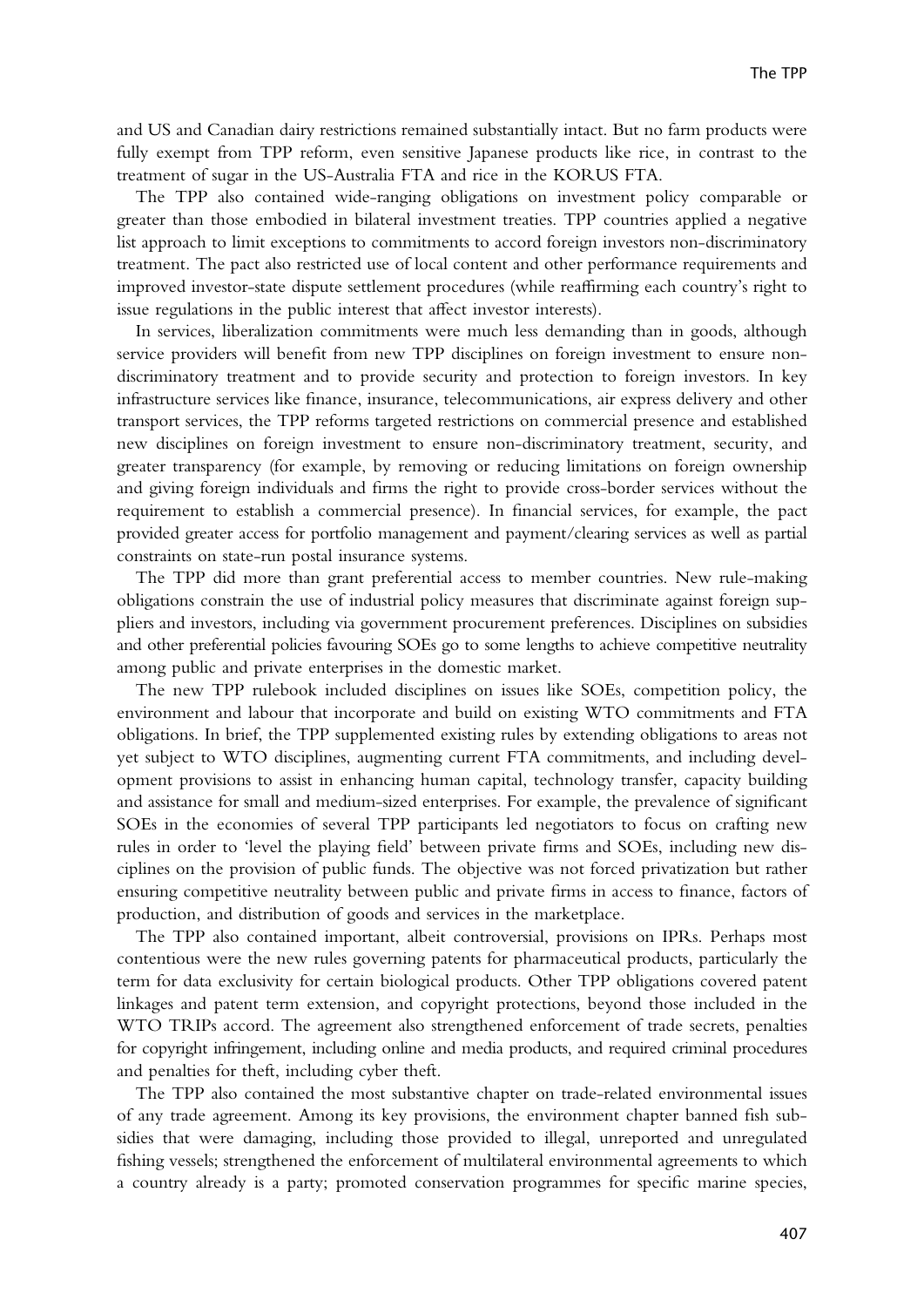<span id="page-7-0"></span>wetlands, and forest/fisheries management; and combated illegal taking and trafficking in wildlife and illegal logging. All these obligations were subject to the TPP's dispute settlement procedures.

In addition, the TPP included more explicit rules on labour practices than prior FTAs. The TPP labour chapter committed countries, inter alia, to maintain and enforce domestic labour laws, as well as the core labour rights of the 1998 Declaration on Fundamental Principles and Rights at Work of the International Labour Organization; called for new constraints on trade in goods made by forced labour; and mandated upgraded labour standards in export processing zones. Here again, compared to other FTAs, the TPP is notable for its significant new obligations regarding labour rights and protections, even if the negotiators did not include some far-reaching recommendations put forward by labour constituencies in various TPP countries.

The TPP also covered cross-cutting issues related to regulatory coherence, competitiveness and business facilitation. In that regard, TPP negotiators focused on streamlining supply chains, certification and regulatory processes, and improving coordination between the government and relevant stakeholders. These objectives were outlined in November 2011 by the leaders of the TPP countries, who endorsed a framework for the evolving trade pact that presaged 'a comprehensive, next-generation regional agreement that liberalizes trade and investment and addresses new and traditional trade issues and 21st-century challenges'.<sup>[9](#page-10-0)</sup>

Finally, in parallel with the trade agreement, officials from the TPP countries adopted a Joint Declaration of the Macroeconomic Policy Authorities of Trans-Pacific Partnership Countries. The Declaration committed each TPP member to 'avoid persistent exchange rate misalignments' and 'refrain from competitive devaluation'. It also required each country to disclose foreign exchange reserves and interventions in spot and forward currency markets. Obligations under the Declaration were not subject to TPP dispute resolution procedures. The Declaration also established a new Group of TPP Macroeconomic Officials to monitor and assess exchange rate and macroeconomic policies.

While comprehensive, there still are areas that the TPP did not cover or did not cover well. For example, the TPP did not require major new services or procurement liberalization by the USA or disciplines related to global warming, particularly subsidies and other measures that distort demand for fossil fuels and renewable energy supplies. In addition, and importantly, national labour adjustment policies were not addressed. No support was given to countries struggling to manage adjustment to new competition in domestic markets.

Putting together such a comprehensive agreement among the diverse group of TPP economies seemed like a daunting task, but the negotiators did not start from scratch. In addition to the KORUS FTA, TPP countries built on the extensive network of bilateral and regional FTAs already in place among the TPP countries that included a variety of reform commitments. For example, TPP architects drew on provisions of the ASEAN (Association of Southeast Asian Nations)-Australia New Zealand FTA (AANZFTA), which incorporated valuable developmental elements such as different implementation periods for developing and advanced countries, and included provisions on FTA-plus issues like regulatory coherence, IPRs, transparency and competition policy.

#### Postscript: moving the TPP forwards without the USA

The Trump Administration's decision to withdraw from the TPP has had important implications for Asia-Pacific regionalism. It dealt a substantial setback to long-standing efforts towards an FTAAP, exacerbated trade frictions between the USA and its key trading partners in the region, and encouraged those countries to pursue other trade deals with regional partners, including China.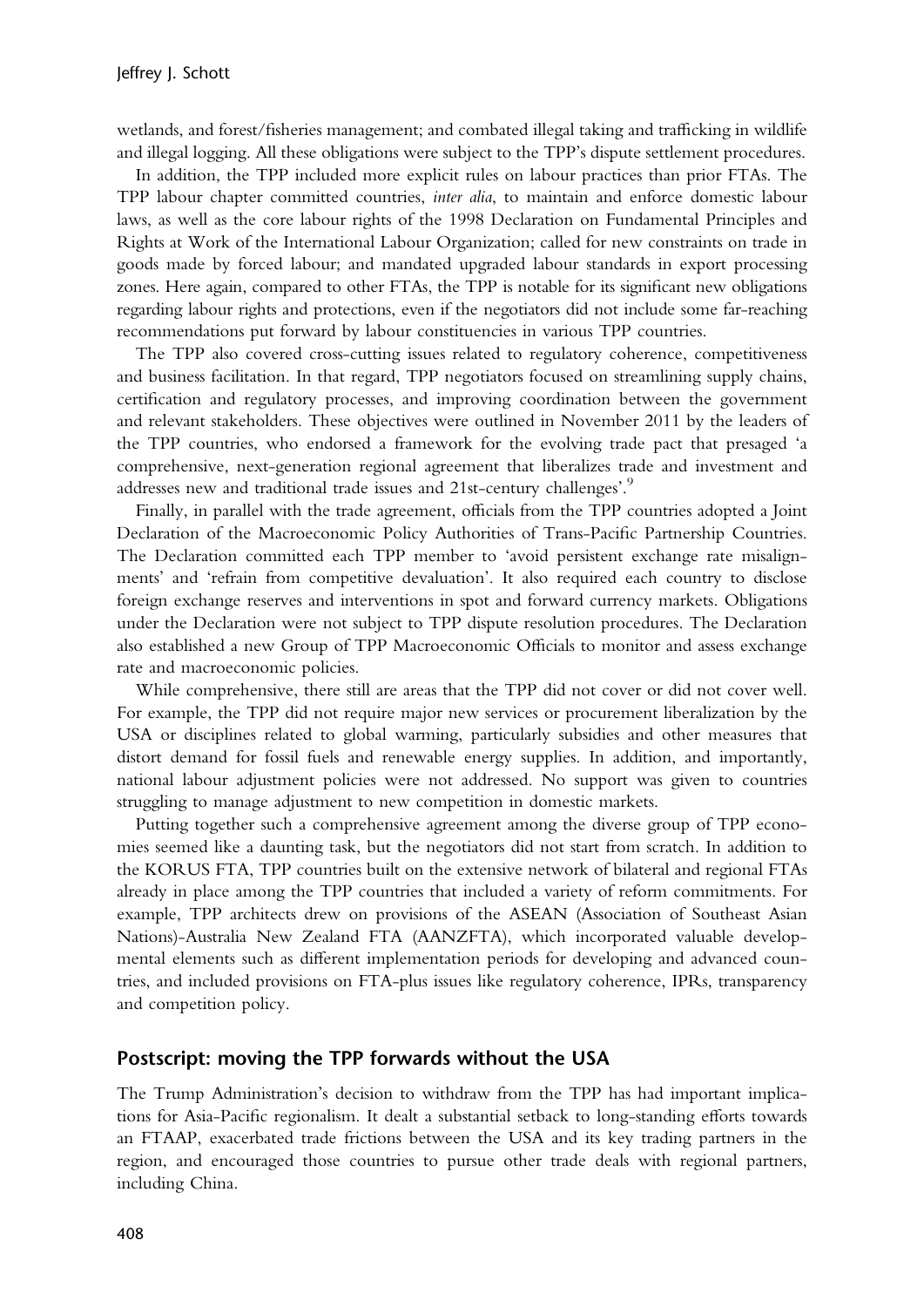But, interestingly, after some initial hesitation when Trump took office in January 2017, the other 11 TPP signatories reassessed the value of the trade deal for their own economies and its precedential value for the world trading system. While the US withdrawal sharply reduced the economic footprint of the TPP, the other 11 signatories recognized that the deal still had considerable value even without US participation, although they all hoped that the USA would reconsider and participate in their new Asia-Pacific economic integration arrangement. Within weeks of Trump's action, the TPP-11 began working to salvage the fruits of their extensive negotiating efforts.

Why did the TPP-11 countries move forward without the USA on a deal that was largely based on the US FTA template? Three reasons should be mentioned.

First, the limited concessions opening the US market to other TPP members were only part of the deal's allure. Another large objective of these countries was to bolster their own domestic economic reform to become more efficient, productive and competitive in global markets. Adopting the TPP's demanding reform commitments would require each country to implement the necessary but politically contentious economic reforms that would help to boost productivity growth across the economy and generate significant real income gains for each country. That's why Japanese Prime Minister Abe initially joined the negotiations even as the talks were nearing completion and it is why he championed moving forward with the TPP even after the USA jumped ship – he recognized that the TPP would complement and provide impetus for the implementation of crucial structural economic reforms in the Japanese economy.

Second, the prospective real income gains from the trade pact are significant, even without US participation. As shown in Table 34.2, the TPP-11 countries still achieve increases in real income of around 1 per cent of GDP or US \$158 billion above what would occur without the TPP reforms. That would be a big pay-off for any governmental action, albeit with less than half of the expected gains for TPP countries than if the USA also participated. Global income gains fall by 70 per cent without US participation but are still positive; the big loser from the US decision to withdraw from TPP is the USA, whose real income declines by \$133 billion or 0.5 per cent of GDP compared to the TPP-12 outcome.

Third, the TPP established disciplines that address the new challenges affecting international commerce in the 21st century. Since the WTO was established in 1995, new technologies have changed the way in which goods and services are produced, exchanged, financed and delivered. TPP negotiators produced new guidelines and remedies for practices that were not prominent when the trade rulebook was last augmented, and they did not want to lose the progress that they had made in updating world trading rules.

In sum, the TPP countries went forwards with the pact – without the USA but in the hope that US officials would revisit the deal in the future – because they valued the trade and investment liberalization and reforms required by TPP obligations that spur productivity gains in their own economies, open new export and investment opportunities, encourage improvements in the quality and governance of economic institutions, and set comprehensive precedents for broader regional integration. With that common foundation, the 11 TPP signatories turned to the task of putting the regional pact into force.

Chile took the initial lead and organized an ad hoc High Level Dialogue on Integration Initiatives for the Asia Pacific on the sidelines of a meeting of the Pacific Alliance countries (Chile, Colombia, Mexico and Peru plus many observer nations) in Vina del Mar, Chile, in mid-March 2017. Attending were all 11 remaining TPP signatories plus China, Colombia, the Republic of Korea (South Korea) and the USA. In addition, the TPP-11 met separately and issued a statement noting that it regards the TPP's 'principles and high standards as a key driver for regional economic integration and promoter of economic growth'.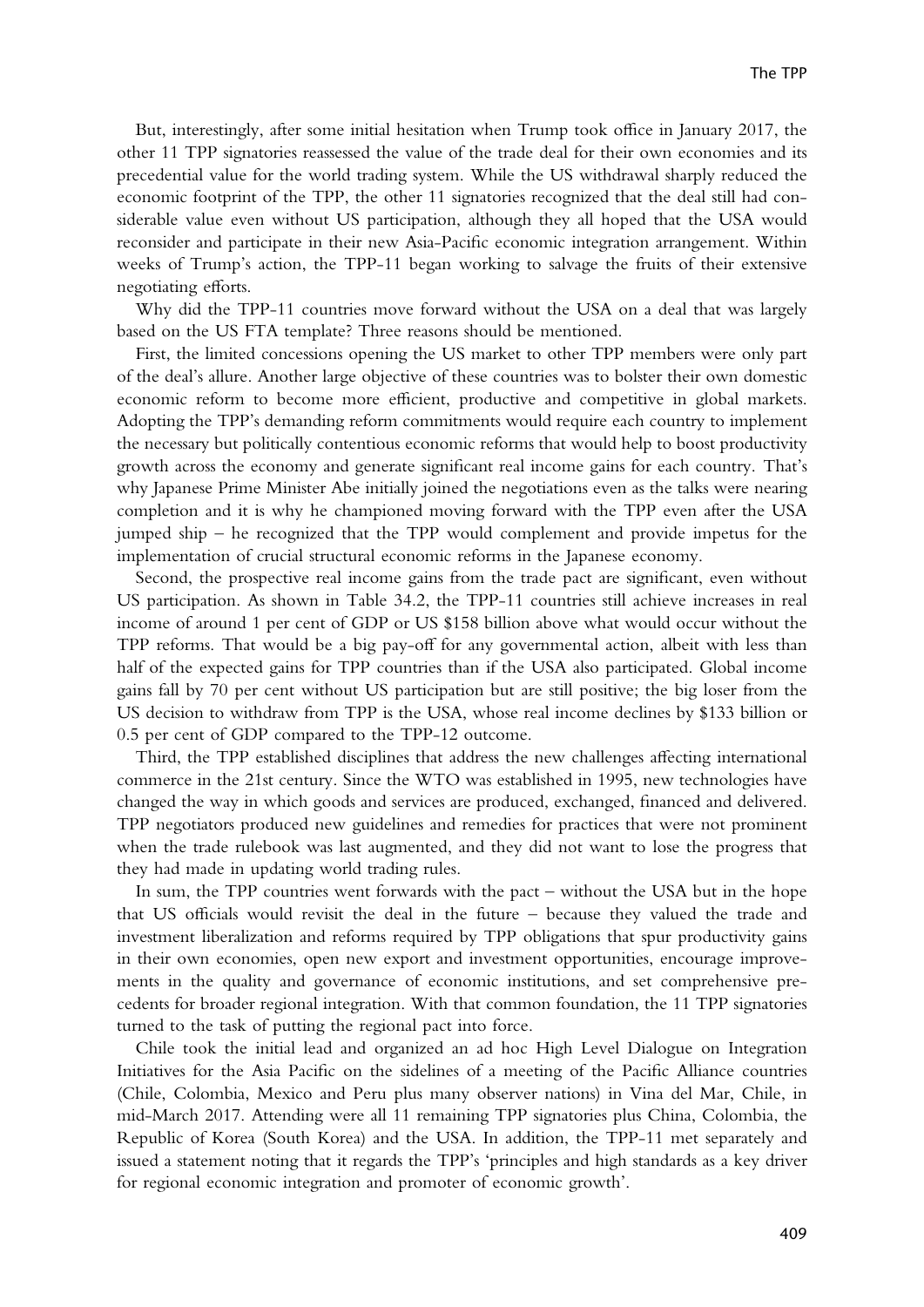At the same time, however, many of the TPP signatories began to hedge their bets. Soon after the abrupt US withdrawal from the regional trade pact, many of them reassessed their substantial trade and investment ties with China and began to explore new or expanded bilateral FTAs and/or investment arrangements with China. Almost half of the TPP countries were also participating in the other major regional trade initiative (see Table 34.2), RCEP that included the ten member countries in ASEAN and their FTA partners (Australia, China, Japan, India, New Zealand and South Korea). Without the TPP, the predominant framework for regional integration would be RCEP, led by ASEAN, but driven by commercial ties with China. Salvaging the TPP and implementing its comprehensive body of rights and obligations was needed as a foil to RCEP and a response to Chinese commercial pressure.

At the APEC ministerial meetings in Da Nang, Viet Nam, in November 2017, leaders of the TPP-11 countries committed to finalizing a newly branded Comprehensive and Progressive Agreement for Trans-Pacific Partnership (CPTPP) largely comprised of the original TPP text. The entry into force provisions were recast and simplified to allow the pact to take effect 60 days after six of the signatories had ratified the new agreement. Each country's market access schedules would remain substantially intact. In addition, the TPP-11 agreed to resolve four specific issues prior to signing the pact, including a Canadian request for the inclusion of new provisions regarding exceptions for public support for cultural industries and specific exceptions to Malaysian commitments on SOEs.

The major difference between the CPTPP and its predecessor, besides the more awkward title, is the agreement to suspend, at least temporarily, the implementation of specific TPP provisions that the USA had insisted be included in the original pact despite widespread opposition from other countries; if the USA and others want to participate in the future, those obligations could be reactivated or revised as part of the accession compact. Prominent among the provisions suspended were the data exclusivity obligations regarding patents on certain pharmaceutical products, investment obligations and enforcement procedures related to investor-state arbitration, certain prohibitions on the illegal taking and trade in wildlife, and obligations and policy reforms covering express delivery services (see Annex II of the Trans-Pacific Partnership Ministerial Statement of 11 November 2017 for the complete list of suspended TPP provisions).

Once the CPTPP is up and running, the pact will be open to accession by other economies, including the USA. Prospective new members such as South Korea, Colombia and Taiwan began consulting with TPP-11 signatories about joining the CPTPP even before the final text of the revised pact was signed. Consequently, despite the absence of the USA and China at the outset, the TPP in its new incarnation is likely to be sustained as a viable framework for building a comprehensive economic integration arrangement in the Asia-Pacific region in the coming decade.

That said, it is hard to conceive of a comprehensive Asia-Pacific trade arrangement that does not eventually include China. TPP participants already have extensive trade and investment ties with China and have long been involved in working with China towards the long-term APEC goal of free trade and investment in the Asia-Pacific region. China, in turn, has committed to the regional integration strategy and championed initiatives to accelerate progress toward the formation of an FTAAP when it was chair of APEC in 2014.

To be sure, some observers have concluded that the TPP participants intend to exclude China from their integration arrangement because the bar is set so high in terms of transparency of domestic policies and the rigor of disciplines on government interventions in the marketplace. Others take this argument further and claim that the TPP is designed to 'contain China' in order to restrain its economic and political influence in the region. Such a strategy is